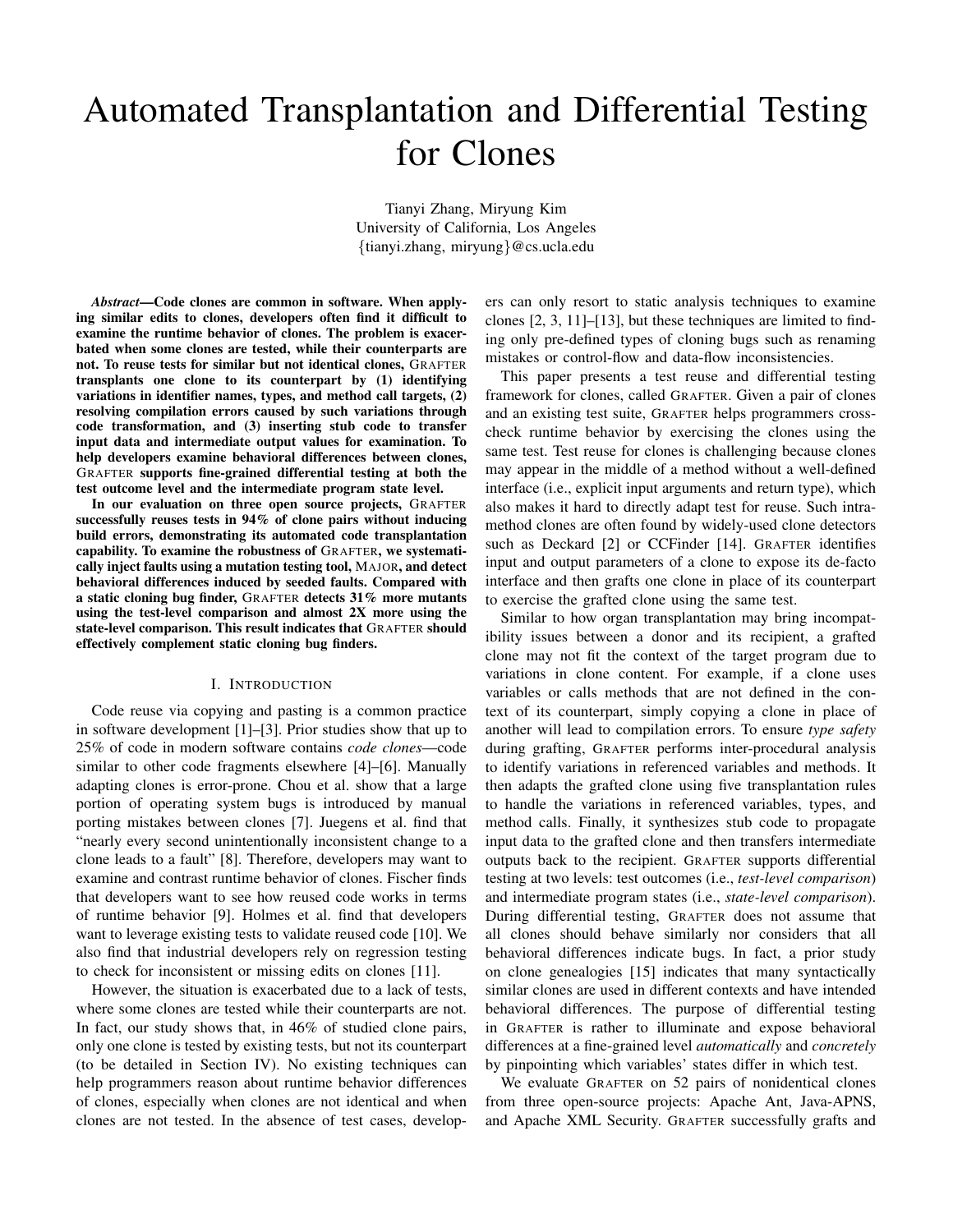<span id="page-1-1"></span>

(a) Correctly edited clone in the Copy class

(b) Inconsistenly edited clone in the Delete class

Fig. 1: Similar edits to update the use of StringTokenizer API to StringUtils.split in Copy and Delete.

```
1 @Test
2 public void testCopy(){
3 Task copyTask = FileUtils.createTask(FileUtils.COPY);
4 ...
5 copyTask.setIncludes("src/*.java, test/*.java");
   JobHandler.fireEvent(copyTask);
   assertTrue(checkFileCopied());
8 }
```
Fig. 2: A test case for the Copy class.

reuses tests in 49 out of 52 pairs of clones without inducing compilation errors. Successfully reusing tests in 94% of the cases is significant, because currently no techniques enable test reuse for nonidentical clones appearing in the middle of a method. GRAFTER inserts up to 33 lines of stub code (6 on average) to ensure type safety during grafting, indicating that code transplantation and data propagation in GRAFTER are not trivial. To assess its fault detection capability, we systematically seed 361 mutants as artificial faults using the MAJOR mutation framework [\[16\]](#page-10-13). We use Jiang et al.'s static cloning bug finder [\[2\]](#page-10-9) as a baseline for comparison. By noticing runtime behavioral discrepancies, GRAFTER is more robust at detecting injected mutants than Jiang et al.—31% more using the test-level comparison and almost 2X more using the state-level comparison. GRAFTER's state-level comparison also narrows down the number of variables to inspect to three variables on average. Therefore, GRAFTER should complement static cloning bug finders by enabling runtime behavior comparison. Our grafting technology may also have potential to assist code reuse and repair [\[17\]](#page-10-14)–[\[20\]](#page-10-15).

The rest of the paper is organized as follows. Section [II](#page-1-0) illustrates a motivating example. Section [III](#page-2-0) describes how GRAFTER reuses tests from its counterpart clone by grafting a clone. Section [IV](#page-5-0) describes the evaluation of GRAFTER and comparison to Jiang et al. Section [V](#page-8-0) discusses threats to validity and Section [VI](#page-8-1) describes related work.

## II. MOTIVATING EXAMPLE

<span id="page-1-0"></span>This section motivates GRAFTER using an example based on Apache Ant. The change scenario is constructed by us to illustrate the difficulty of catching cloning bugs. Figure [1](#page-1-1) shows the pair of inconsistently edited clones, one from the setIncludes method in the Copy class (lines 6-15 in Figure [1a](#page-1-1)) and the other from the setExcludes method in the Delete class (lines 6-15 in Figure [1b](#page-1-1)). These clones are syntactically similar but not identical—the left program uses a field includes of type IncludePatternSet while the right program uses a field excludes of type ExcludePatternSet. The Copy class implements the task of copying files matching the specified file pattern(s). On the other hand, Delete removes files that do not match the pattern(s). Methods setIncludes and setExcludes both split the input string by a comma and add each pattern to a pattern set, includes and excludes respectively. Figure [2](#page-1-2) shows a test case, testCopy, which creates a Copy object, specifies two copied file patterns as a string "src/\*.java, test/ $\star$ . java", and then checks if all java files in the src folder and the test folder are copied to a target directory. However, the Delete class is not tested by any existing test.

StringTokenizer is a legacy class and its usage is now discouraged in new code. Therefore, Alice updates the use of StringTokenizer API to StringUtils.split in both Copy and Delete in Figure [1.](#page-1-1) However, she accidentally changes the separator from  $\cdot$ ,  $\cdot$  to  $\cdot$ .  $\cdot$  in Delete (line 11 in Figure [1b](#page-1-1)). Such mistake is difficult to notice during manual inspection, as these programs are similar but not identical. An existing cloning bug finder by Jiang et al. would fail to find the mistake, as it checks for only three pre-defined cloning bug types via static analysis [\[2\]](#page-10-9): renaming mistakes, control construct inconsistency, and conditional predicate inconsistency. Accidentally replacing the separator does not belong to any of the pre-defined cloning bug types.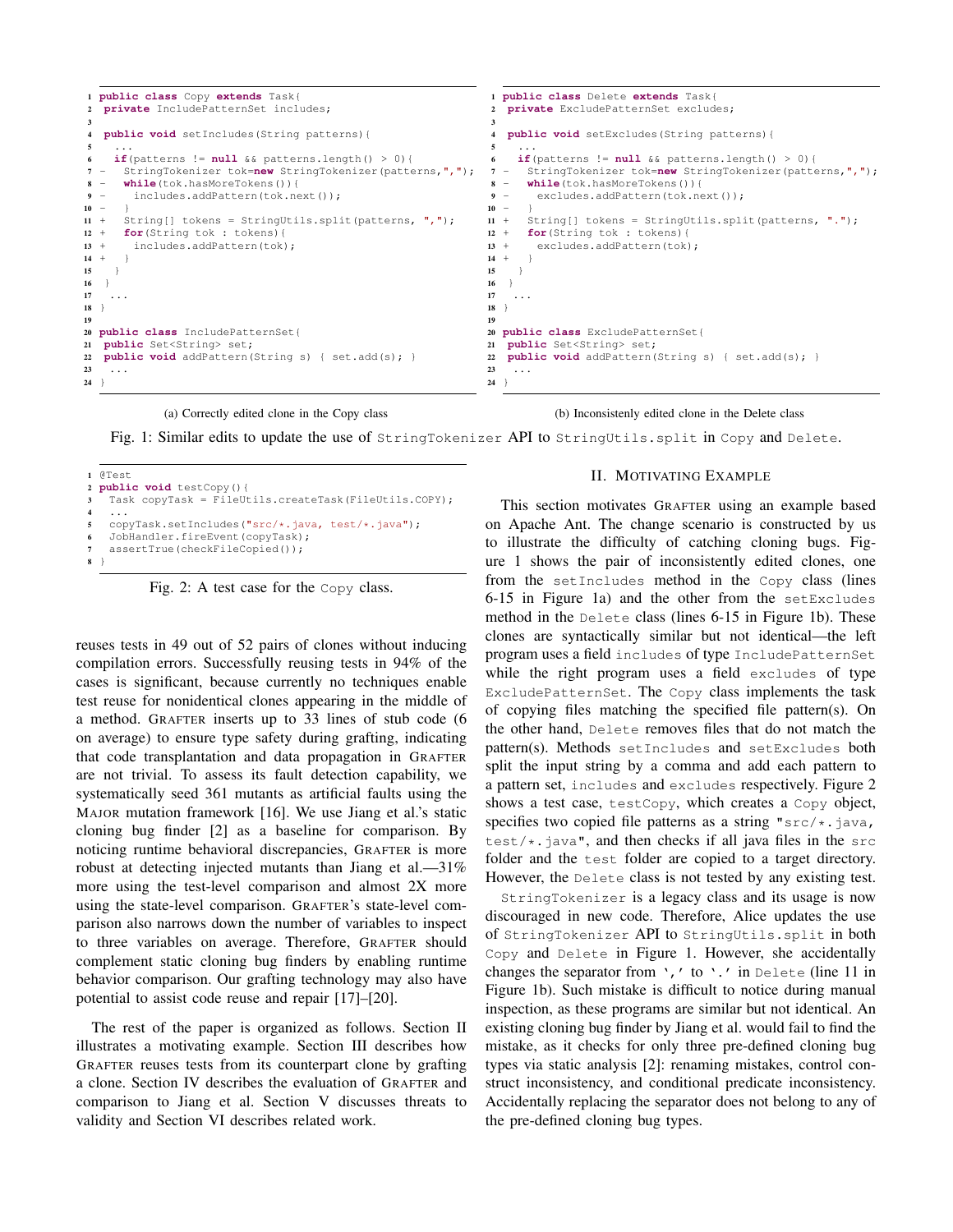```
1 public class Copy extends Task{
 2 private IncludePatternSet includes;
 3 + private ExcludePatternSet excludes;
 \lambda5 public void setIncludes(String patterns){
 6 ...
 7 /* this is stub code inserted for data transfer*/
 8 + ExcludePatternSet excludes_save = excludes;
 9 + excludes = new ExcludePatternSet();
10 + excludes.set = includes.set;
11
12 /* the original code is replaced with the grafted code
               from setExcludes*/
13 - if(patterns != null && patterns.length() > 0){<br>14 - String[] tokens = StringUtils.split(patterns
\begin{bmatrix} 14 & - & \text{String} \end{bmatrix} tokens = StringUtils.split(patterns, ",");<br>15 - for(String tok : tokens){
15 - for(String tok : tokens){<br>16 - includes.addPattern(tok)
          includes.addPattern(tok);<br>}
\frac{17}{18} -
\frac{18 - 3}{19 + 1}if(patterns != null && patterns.length() > 0){
20 + String[] tokens = StringUtils.split(patterns, ".");
21 + for(String tok : tokens){
          excludes.addPattern(tok);<br>}
\begin{array}{ccc} 23 & + \\ 24 & + \end{array}24 +\frac{1}{25}26 /* this is stub code inserted for data transfer*/
27 + includes.set = excludes.set;
28 + excludes = excludes_save;
29 }
30 }
                                                Original Clone (Deleted)
                                               Grafted Clone (Inserted)
```
Fig. 3: GRAFTER grafts the clone in Delete (lines 19-24) in set  $\frac{1}{2}$  is  $\frac{1}{2}$  on the set  $\frac{1}{2}$  on the set  $\frac{1}{2}$  on the set  $\frac{1}{2}$  on the set  $\frac{1}{2}$  of  $\frac{1}{2}$  on the set  $\frac{1}{2}$  of  $\frac{1}{2}$  on the set  $\frac{1}{2}$  on the set  $\frac{1}{2}$ place of the original clone in  $\text{Copy (lines 13-18)}$  for test reuse. GRAFTER inserts stub code (highlighted in yellow).

To reuse the same test testCopy for Delete, GRAFTER grafts the clone from Delete in place of the original clone in  $\text{Copy},$  as shown in Figure [3.](#page-2-1) As the grafted code uses an  $t_{\text{ref}}$ , as shown in Figure of the since grande code also and undefined variable excludes, GRAFTER also ports its declaration to Copy. java. GRAFTER ensures that the grafted clone the value of includes (lines 8-10) and transfers the value of excludes back to includes (lines 27-28). Therefore, the value of excludes can flow into the same assertion check of The original test. Additional stub code generated by GRAFTER is highlighted in yellow in Figure [3.](#page-2-1)  $t$  the domorrow in Figure 3. receives the same input data by populating excludes with

After grafting, GRAFTER then runs testCopy on both clones and finds that the test now fails on Delete, because the string is not split properly. To help Alice further diagnose failure symptoms, GRAFTER shows that tokens has a list { "src/\*.java", "test/\*.java"} in Copy but { "src/\*", "java, test/\*", "java" } in Delete due to a wrong split. GRAFTER also shows that this difference has propagated to  $\frac{1}{2}$ will be dive shows that this difference may propagated t corresponding variables includes and excludes.

# <span id="page-2-0"></span>title discussed in Phase II. III. CLONE GRAFTING AND TESTING

GRAFTER takes a clone pair and an existing test suite as input and grafts a clone from the donor to the recipient to mput and grafts a clone from the donor to the recipient to make the test(s) of the recipient executable for the donor.  $\mu$  is a second to the represent corresponding program statements,  $\mu$ A *donor* program is the source of grafting and a *recipient* program is the target of grafting. GRAFTER does not require input clones to be identical. Clones could be the output of an existing clone detector  $[14, 21]$  $[14, 21]$  or be supplied by a Copy.java for Delete.java. human. For example, lines 6-15 in setIncludes and lines 6-15 in setExcludes are clones found by DECKARD [\[2\]](#page-10-9) in Figure [1.](#page-1-1) Delete. java is the *donor* program and Copy. java is the *recipient* program, as Alice wants to reuse the test of

matches corresponding variables at the entry and exit(s) of ... referenced by clones and their subroutines (Phase I). It also variables at the exit(s) of clones. We use Figure [1](#page-1-1) as a running example throughout this section. differential testing in later phases. GRAFTER ports the donor identifiers (Phase II). To feed the same test input into the ported variables and transfers the intermediate output of the Finally, it runs the same test on both clones and compares clones, which is used for generating stub code and performing erafted clone back to the test for examination (Phase III). grafted clone, GRAFTER populates the input data to newly variations in local variables, fields, and method call targets clone to replace its counterpart clone and declares undefined GRAFTER works in four phases. GRAFTER first analyzes test outcomes and the intermediate states of corresponding

# Affectedexit2 = Use(clone) ∩ In-Scope(<exit2>) = {includes, patterns} *A. Variation Identification*

 $\begin{bmatrix} 1 & 0 & 0 \\ 0 & 1 & 0 \\ 0 & 0 & 0 \end{bmatrix}$  for the procedural control flow graph for the theory of the theory of the theory of the theory of the theory of the theory of the theory of the theory of the theory of the theory o The goal of Phase I is to identify mappings between method call targets, local variables, and fields at the entry and exit(s) of each clone. GRAFTER leverages inter-procedural analysis to find identifiers referenced by each clone and its subroutines. It then determines which referenced identifiers are defined in the donor but not in the recipient.

There are three goals with respect to finding variable mappings at the entry and exit(s) of each clone. First, we need to identify variables used by the donor clone but not defined in the recipient clone, so GRAFTER can port their declarations In the recipient clone, so GRAFTER can port their declarations<br>in Phase II to ensure type safety and avoid compilation errors. cial context so we can provide the can provide compliance context. Second, we need to decide the data flowing in and out of the clone at the entry and  $exit(s)$ , so we can insert stub code to populate values between corresponding variables in Phase III. Third, we compare the states of corresponding variables at clone exit(s) for fine-grained differential testing in Phase IV.

These goals are achieved by capturing the *consumed* varithese graphs are a concrete by capturing the *consumed* variable ables at the entry of the clone region and the *affected* variables at the exit(s) of the clone region in the control flow graph. A variable is *consumed* by a clone if it is used but not defined within the clone. A variable is *affected* by a clone if its value could be potentially updated by the clone. The consumed variables are associated with the data flowing into the clone and the affected variables are associated with the updated data and the affected variables are associated with the applated data<br>flowing out of the clone. GRAFTER performs a combination of variables of the crone, can't the performs a complement of def-use analysis and scope analysis to identify consumed and affected variables.

Given a clone  $F$  and its container method  $M$  and class  $C$ , statement variables at the clone's entry can be approximated *consumed variables* at the clone's entry can be approximated:

 $Consumed(F, M, C) = (Def(C) \cup Def(M) \setminus Def(F)) \cap Use(F)$ 

Similarly, given a clone  $F$ , affected variables at an exit point  $P$  can be approximated as following: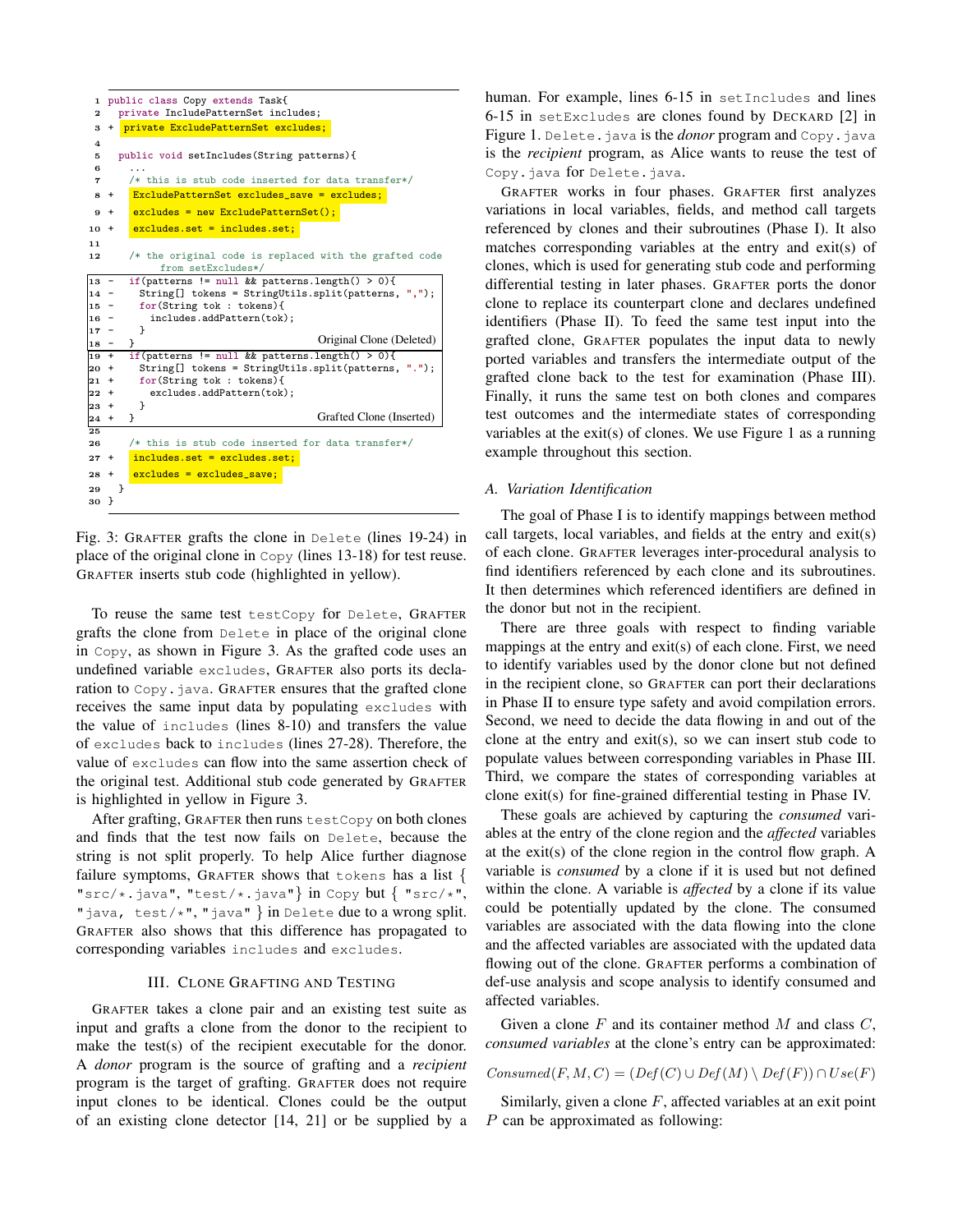# $A \text{ffected}(F, P) = \text{Use}(F) \cap \text{In-Scope}(P)$

To assist the derivation of *consumed* and *affected* variables, we define three functions.  $Def(F)$  returns the set of variables declared within the fragment  $F. Use(F)$  returns the set of variables used within the fragment.  $In-Scope(P)$  returns the set of variables at a program point P. The set of affected variables is an over-approximation of the variables that could be updated by a clone at runtime. This set may include variables only read but not mutated by the clone. However, it is guaranteed to include all variables potentially updated by the clone, thus capturing all data flowing out of it.

Consider setIncludes in Figure [1.](#page-1-1) Figure [4](#page-3-0) shows an inter-procedural control flow graph. Nodes represent corresponding program statements, solid edges represent control flow, and dashed edges represent method invocation. The gray nodes in Figure [4](#page-3-0) represent the clone region  $F$  (line 6 and lines 11-15 in Figure [1\)](#page-1-1) in setIncludes. The CFG edge entering the clone region is labeled with  $\langle$ entry> and the two edges exiting the clone region are labeled with <exit1> and <exit2>. Each CFG node is labeled with the variables defined and used within the corresponding statement. For example,  $Def(F)$  includes tokens and tok. Variable patterns is not included because it is declared as a method parameter in Fig-ure [1,](#page-1-1) which is before the clone region  $F$  (line 6 and lines 11-15).  $Use(F)$  returns includes, patterns, tokens, and tok. The figure does not show the scope of individual variables but we associate each variable with its scope and visibility. For example,  $In-Scope(<>exit<sub>2</sub>>)$  returns patterns and tokens. Putting these definitions together, the resulting set of consumed variables at the entry of the clone is {includes, patterns}. The resulting sets of affected variables at the two exit edges are the same: {includes, patterns}.

By comparing the two sets of consumed variables, {includes, patterns} and {excludes, patterns} at the entry of clones using name similarity, we find that includes and excludes are corresponding variables. Therefore, GRAFTER knows that it must port the declaration statement of the field excludes. The name similarity is computed using the Levenshtein distance [\[22\]](#page-10-17), i.e., the minimum number of single-character insertions, deletions, or substitutions required to change one string into the other. The lower the distance is, the more similar two field names are. This mapping information is used to guide the process of redirecting data into the grafted clone and back to the recipient in Phase III. For example, GRAFTER populates the value of includes to excludes at the entry and transfers the updates on excludes back to includes at the exit (to be detailed in Section [III-C\)](#page-4-0).

### <span id="page-3-1"></span>*B. Code Transplantation*

Simply copying and pasting a clone in place of its counterpart in the recipient could lead to compilation errors due to variations in clone content. Phase II applies five transplantation rules to ensure type safety during grafting. The rules are *sound* in the sense that the resulting grafted code is guaranteed to compile. To ensure type safety, our rules do not convert

<span id="page-3-0"></span>

Fig. 4: An inter-procedural control flow graph for the setIncludes method in Figure [1.](#page-1-1) The CFG nodes in the clone region are colored in gray. There is one entry edge and two exit edges of the clone.

objects, if their types are not castable or structurally equivalent. We conservatively choose not to graft clones referencing such unrelated types and give the user a warning instead.

Variable Name Variation. If the grafted clone uses a variable undefined in the recipient, GRAFTER moves its definition from the donor to the recipient. Consider Figure [1](#page-1-1) where setIncludes and setExcludes use different variables, includes and excludes. When grafting the clone in setExcludes to setIncludes, GRAFTER adds the definition of excludes in line 3 of Copy. java in Figure [3.](#page-2-1) In particular, if the grafted clone uses a variable that has already been defined with a different type in the recipient, GRAFTER still ports the definition but renames it and all its references by appending \_graft to avoid a naming conflict.

Method Call Variation. If the grafted clone calls a method undefined in the recipient, GRAFTER ports its definition from the donor to the recipient. Similar to the rule above, GRAFTER renames it if it leads to a naming conflict.

Variable Type Variation. If the grafted clone uses a different type compared with its counterpart, GRAFTER generates stub code to convert the object type to the one compatible with the recipient. For example, includes and excludes in Figure [1](#page-1-1) have different types, IncludePatternSet and ExcludePatternSet. Simply assigning includes to excludes leads to a type error. Thus, GRAFTER preserves the original value of excludes in line 8, creates a new ExcludePatternSet instance in line 9, and populates the field sets from the IncludePatternSet object to the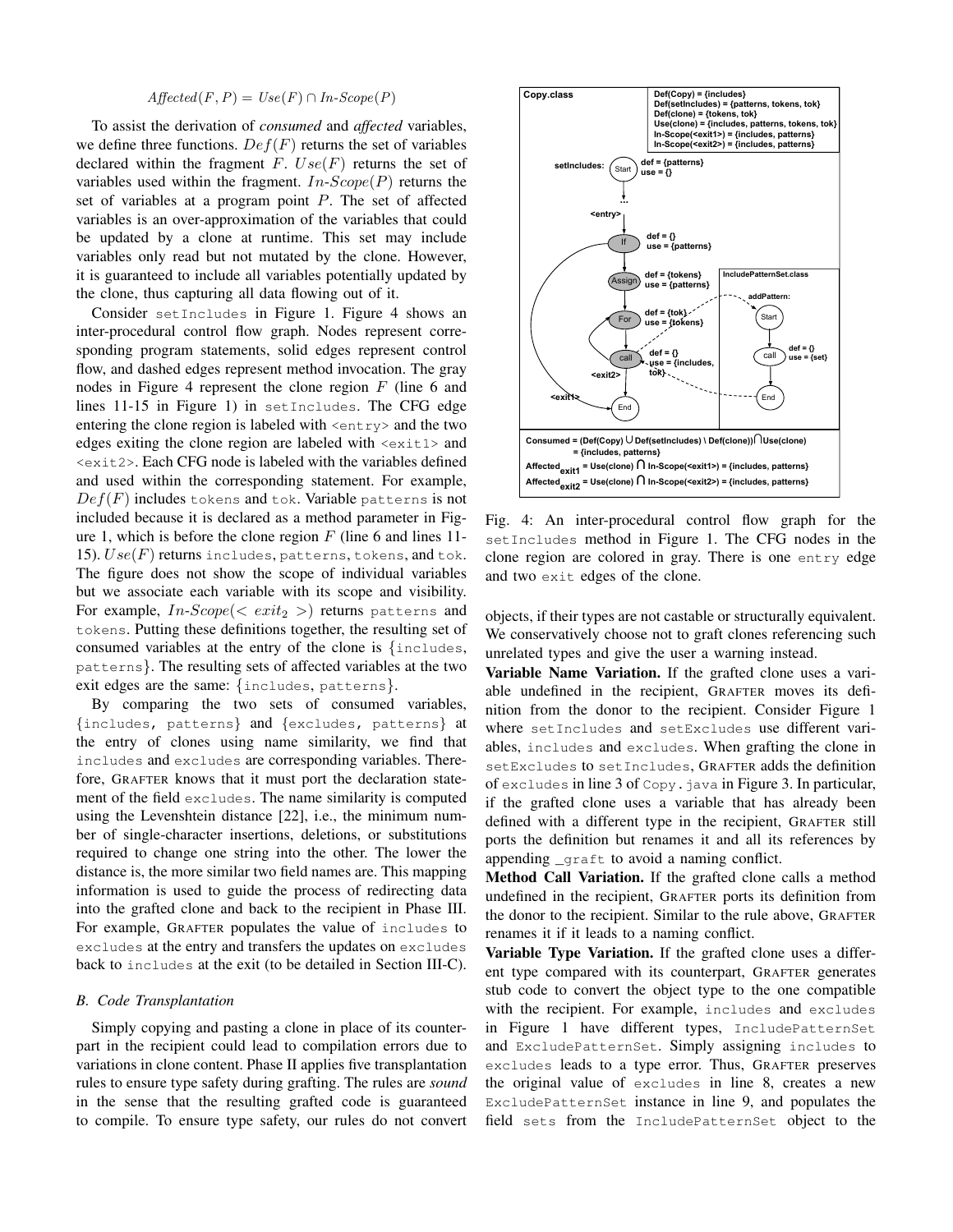#### <span id="page-4-1"></span>Algorithm 1: Heuristics for transfering variable values

- **Input** : Let  $v1$  and  $v2$  be a pair of mapped variables. In this algorithm, each variable symbol is an abstraction, containing the name, type, and field information, which guides the generation of stub code.
- **Output:** Let code be the stub code to tranfer the value of  $v1$  to  $v2$ . It starts with an empty string and ends with a sequence of statements generated using a few heuristics.



ExcludePatternSet object in line 10 in Figure [3.](#page-2-1)

Expression Type Variation. The data type of an expression can be different based on the variables, operators, and method targets used in the expression. Such variation can cause type incompatibility in the returned object if it appears in the return statement. GRAFTER first decomposes the return statement return X; into two statements, one storing the expression value to a temporary variable  $Type \text{ temp} = X;$ and the other returning the temporary value return temp;. GRAFTER applies the Variable Type Variation rule above on temp to convert its type to a compatible type in the recipient. Recursion. If both container methods in the donor and recipient have recursive calls in the clone region, GRAFTER updates the recursive call targets in the grafted clone.

#### <span id="page-4-0"></span>*C. Data Propagation*

In medicine, surgeons reattach blood vessels to ensure the blood in the recipient flows correctly to the vessels of the transplanted organ. Similarly, GRAFTER adds stub code to ensure that (1) newly declared variables consume the same input data as their counterparts in the recipient and (2) the updated values flow back to the same test oracle.

Given each mapped variable pair  $v_1$  and  $v_2$  in Phase II, GRAFTER generates stub code to propagate the value of  $v_2$ to  $v_1$  at the entry of the clone and to transfer the updated value of  $v_1$  back to  $v_2$  at the exit. In Algorithm [1,](#page-4-1) the main function, transfer, takes two variables  $v_1$  and  $v_2$  as input and produces a sequence of program statements for data

propagation. The symbols  $v_1$  and  $v_2$  in Algorithm [1](#page-4-1) abstract their variable name, type, and field information.

**Heuristic A.** Given two variables  $v_1$  and  $v_2$  with the same name and type, there is no need to propagate the value from  $v_1$  to  $v_2$ . In Figure [1,](#page-1-1) both clones use the method parameter patterns and the references to patterns in the grafted code are automatically resolved to the same parameter in the recipient. Algorithm [1](#page-4-1) returns an empty string in this case.

**Heuristic B.** Given two variables  $v_1$  and  $v_2$  of the same type or castable types due to subtyping, the value of  $v_2$  can be directly assigned to  $v_1$  without inducing type casting errors. Algorithm [1](#page-4-1) adds an assignment statement.

**Heuristic C.** Given  $v_1$  of type  $t_1$  and  $v_2$  of type  $t_2$ , if  $t_1$  and t<sup>2</sup> are *structurally equivalent*, we propagate corresponding sub fields from  $v_2$  to  $v_1$ . Two types are structurally equivalent if (1) they have the same number of fields, and (2) for each field in one type, there exists a field in another type that has either the same or structurally equivalent type. For example, IncludePatternSet and ExcludePatternSet are structurally equivalent because both have only one subfield set of type Set<String> in Figure [1.](#page-1-1) To propagate data at the clone entry, GRAFTER first preserves the original ExcludePatternSet object in line 8, creates a new ExcludePatternSet instance in line 9, and then populates the field set from the IncludePatternSet's set field in line 10 in Figure [3.](#page-2-1) At the clone exit, the updates on excludes are transferred to includes by setting field set in line 27 and the original reference is restored to excludes in line 28.

Because GRAFTER allows the fields of structurally equivalent types to have different names and orders, GRAFTER identifies n-to-n sub-field matching. This problem can be viewed as a stable marriage problem (SMP) and is solved using the Gale-Shapley algorithm [\[23\]](#page-10-18). The stableMatching procedure in Algorithm [1](#page-4-1) establishes field mappings based on type compatibility and name similarity. The stableMatching procedure takes two sets of fields,  $s_1$  and  $s_2$  as input. It creates an empty map match and adds all fields in  $s_2$  to unmatch. For each field  $f_2$  in unmatch, GRAFTER compares it with any field  $f_1$  in  $s_1$ . If  $f_1$  and  $f_2$  have the same or structurally equivalent types and their name similarity is greater than the current match  $f_1$ to  $f_2$  (if any),  $f_2$  is a better match than  $f_2'$ . GRAFTER puts a mapped pair ( $f_2$ ,  $f_1$ ) to match and adds  $f'_2$  to unmatch. This process continues until unmatch is empty.

Heuristic D. If a data type or its field is an array or a collection such as List or Set of the same or structurally equivalent type, GRAFTER synthesizes a loop, in which each iteration populates corresponding elements using Algorithm [1.](#page-4-1)

# *D. Differential Testing*

GRAFTER supports behavior comparison at two levels.

Test Level Comparison. GRAFTER runs the same test on two clones and compares the test outcomes. If a test succeeds on one clone but fails on the other, behavior divergence is noted. State Level Comparison. GRAFTER runs the same test on two clones and compares the intermediate program states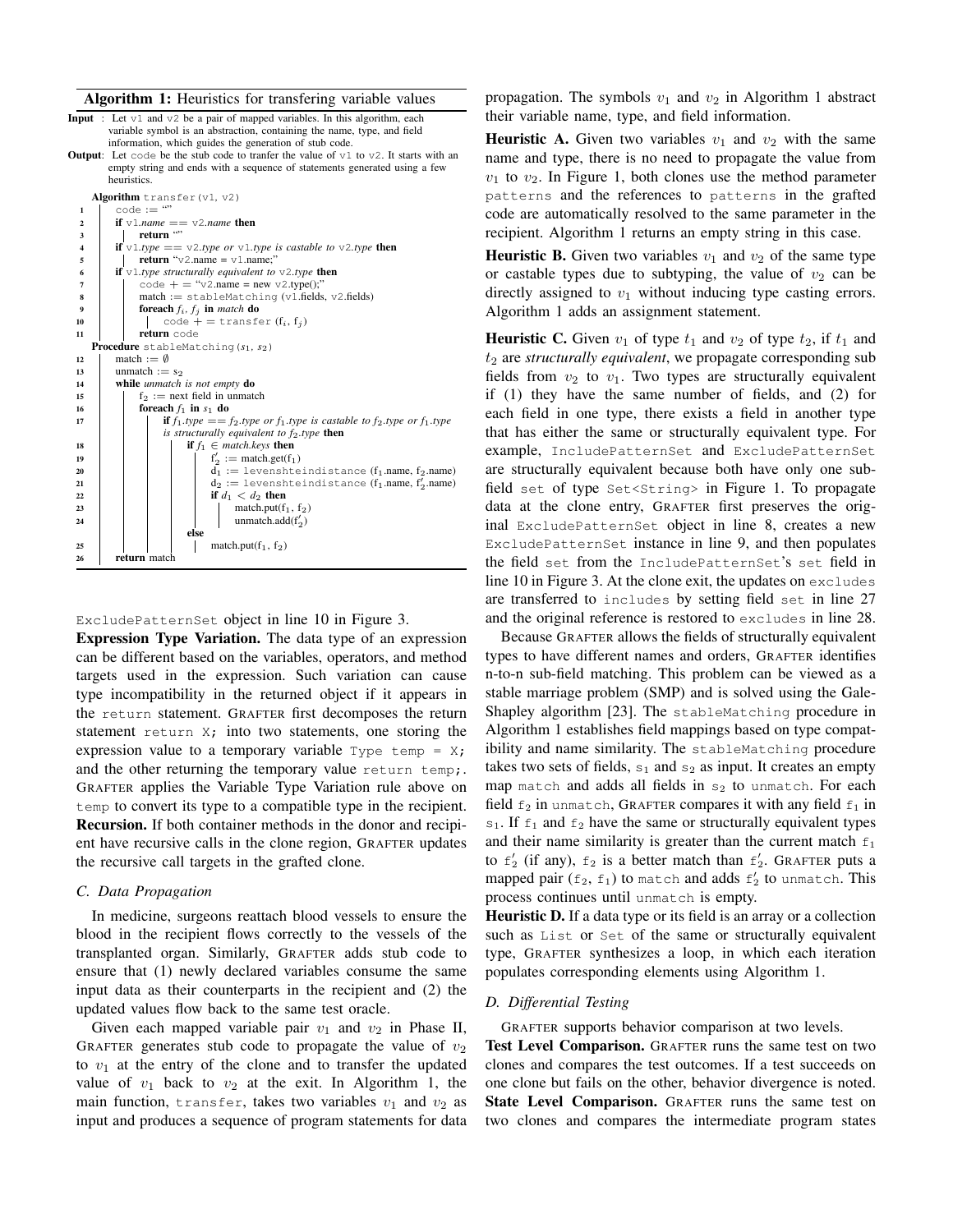for *affected* variables at the exit(s) of the clones. GRAFTER instruments code clones to capture the updated program states at the exit(s) of clones. GRAFTER uses the XStream library<sup>[1](#page-5-1)</sup> to serialize the program states of affected variables in an XML format. Then it checks if two clones update corresponding variables with the same values. State-level comparison is more sensitive than test outcome comparison.

GRAFTER is publicly available with our experiment dataset.<sup>[2](#page-5-2)</sup> Its GUI allows users to experiment with clone grafting and revert edits after examining runtime behavior. Therefore, the inserted stub code is not permanent and does not need to be comprehended by users. Using GUI, users can easily discard tests that do not preserve the desired semantics.

## IV. EVALUATION

<span id="page-5-0"></span>Our evaluation investigates three research questions.

- RQ1: How successful is GRAFTER in transplanting code?
- RQ2: How does GRAFTER compare with a static cloning bug finder in terms of detecting behavioral differences?
- RQ3: How robust is GRAFTER in detecting unexpected behavioral differences caused by program faults?

We use DECKARD [\[21\]](#page-10-16) to find intra-method clones (i.e., clone fragments appearing in the middle of a method) from three open-source projects. Apache Ant is a software build framework. Java-APNS is a Java client for the apple push notification service. Apache XML Security is a XML signature and encryption library. Ant and XML Security are well-known large projects with regression test suites. In Table [I,](#page-5-3) LOC shows the size in terms of lines of code. Test# shows the number of JUnit test cases. Branch and Stmt show branch and statement coverage respectively, both measured by JaCoCo.<sup>[3](#page-5-4)</sup> Pair# shows the number of selected clone pairs.

Because GRAFTER's goal is to reuse tests for nonidentical clones, we include clones meeting the following criteria in our dataset: (1) each clone pair must have at least one clone exercised by some tests, (2) clones must not be identical, because grafting is trivial for identical clones, (3) each clone must have more than one line, (4) each clone must not appear in uninteresting areas such as import statements and comments. These are not restrictions on GRAFTER's applicability, rather we target cases where GRAFTER is designed to help (e.g., tests exist for reuse) and where grafting clone is hard (e.g., clones with variations and without well-defined interfaces).

<span id="page-5-3"></span>

| Subject            | 1 O.C   | Test# | Branch | Stmt | Pair#  |
|--------------------|---------|-------|--------|------|--------|
| ant-1.9.6          | 267.048 | 1.864 | 45%    | 50%  | 18     |
| Java-APNS- $1.0.0$ | 8.362   | 103   | 59%    | 67%  | $\tau$ |
| $xmlsec-2.0.5$     | 121.594 | 396   | 59%    | 65%  | 27     |

#### TABLE I: Subject Programs

#### *A. Grafting Capability*

We use GRAFTER to graft clones in each pair in both directions. A pair of clones is considered successfully grafted if and

<span id="page-5-1"></span><sup>1</sup><http://x-stream.github.io/>

<span id="page-5-2"></span><sup>2</sup>http://web.cs.ucla.edu/∼[tianyi.zhang/grafter.html](http://web.cs.ucla.edu/~tianyi.zhang/grafter.html)

<span id="page-5-4"></span><sup>3</sup><http://www.eclemma.org/jacoco/>

only if there is no compilation error in both directions. Table [II](#page-6-0) shows 52 clone pairs in our dataset. Column Type shows types of code clones in our dataset based on a well-known clone taxonomy [\[24,](#page-10-19) [25\]](#page-10-20). Type I clones refer to identical code fragments. Type II clones refer to syntactically identical fragments except for variations in names, types, method call targets, constants, white spaces, and comments. Type III clones refer to copied code with added and deleted statements. Because variations in variable names, types, method calls, and constants are all grouped as Type II clones, we enumerate individual kinds of variations in column Variation. Since grafting identical code is trivial, our evaluation focuses on Type II and III clones not to artificially inflate our results.

Column Tested indicates whether both clones are covered by an existing test suite (i.e., *full*) or only one of the two is covered (i.e., *partial*). Success shows whether GRAFTER successfully grafts clones without inducing compilation errors.  $\Delta$  shows lines of stub code inserted by GRAFTER and Prpg shows the kinds of heuristics applied for data propagation, described in Section [III-C.](#page-4-0) Branch and Stmt show the branch and statement coverage over the cloned regions in each pair before and after test reuse respectively.

GRAFTER successfully grafts code in 49 out of 52 pairs (94%). In 3 cases, GRAFTER rejects transplantation, because it does not transform objects, unless they are hierarchically related or structurally equivalent to ensure type safety. In Table [II,](#page-6-0) the corresponding rows are marked with  $\chi$  and —. On average, 6 lines of stub code is inserted. GRAFTER synthesizes assignment statements for 30 cases, in 3 of which require type transformation between objects with structurally equivalent types. GRAFTER synthesizes a loop to propagate data between two arrays of structurally equivalent objects in pair#24. Even when the mapped variables have the same type and name, additional stub code may be required, when one clone references extra identifiers undefined in another context (e.g., pairs#47, 48, 52). In some cases, the generated stub code is over 30 lines long, indicating that naïve cut and paste is definitely inadequate for ensuring type safety and data transfer. GRAFTER automates this complex stub code generation.

By reusing tests between clones, GRAFTER roughly doubles the statement coverage and the branch coverage of partially tested clone pairs. For partially tested Type II clone pairs, statement coverage improves from 49% to 98% and branch coverage improves from 34% to 68%. For partially tested Type III clone pairs, we observe similar improvement (36% to 68% and 27% to 49%). For fully tested clones pairs, statement coverage is still improved by augmenting tests.

# <span id="page-5-5"></span>*B. Behavior Comparison Capability*

We use GRAFTER to detect behavioral differences on the 49 pairs of successfully grafted clones. We hypothesize that by noticing fine-grained behavior differences at runtime, GRAFTER can detect potential cloning bugs more effectively than Jiang et al. [\[2\]](#page-10-9) that detect three pre-defined bug types:

• Rename Mistake: in Figure [5a](#page-7-0), the right clone performs a null check on l\_stride but then dereferences r\_stride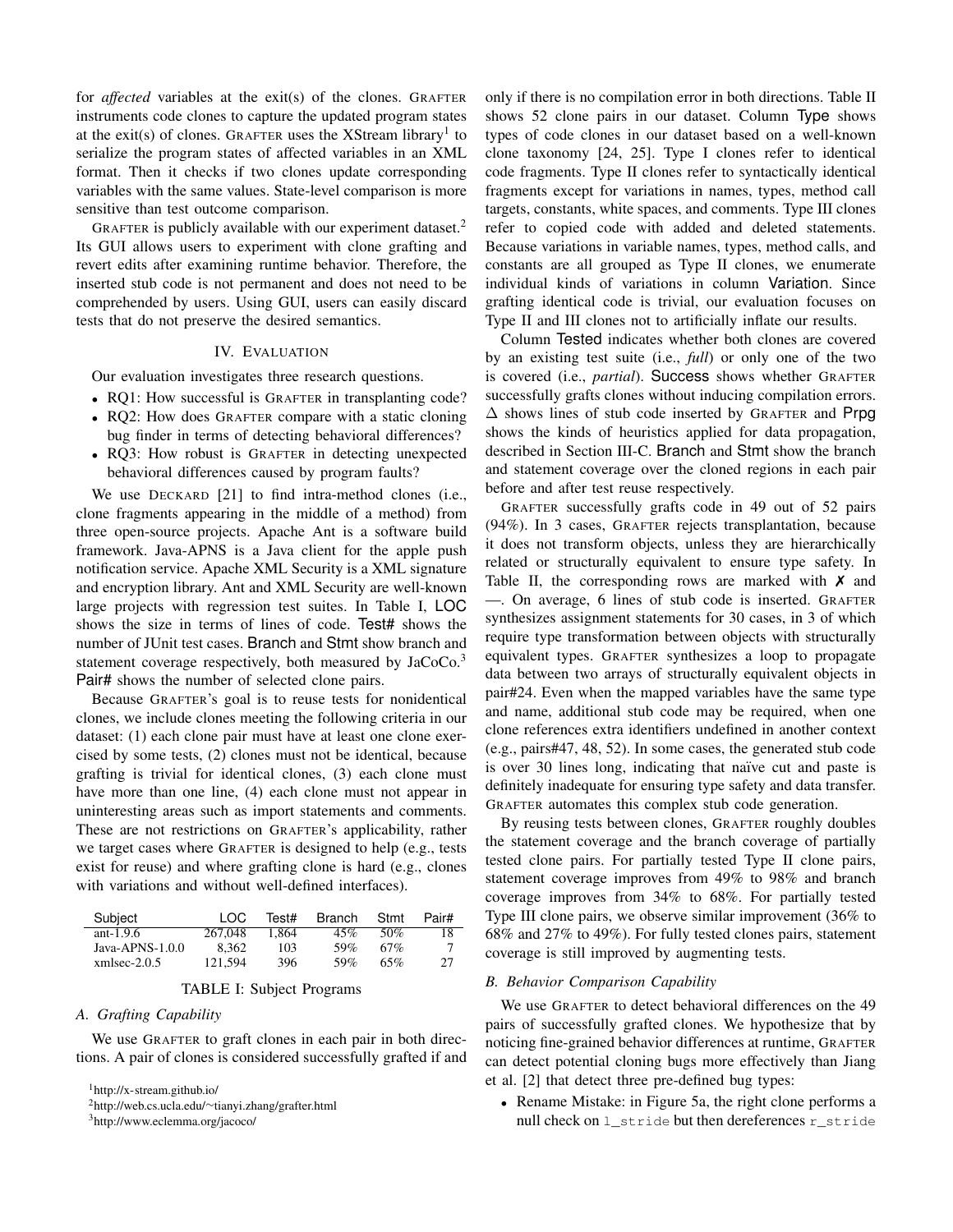<span id="page-6-0"></span>

| ID             |                             |                       |         |                | Graft            |                | <b>Branch</b> |       | Stmt   |        | <b>Behavior Comparison</b> |                  |               | Mutation         |                  |                  |
|----------------|-----------------------------|-----------------------|---------|----------------|------------------|----------------|---------------|-------|--------|--------|----------------------------|------------------|---------------|------------------|------------------|------------------|
|                | Type                        | Variation             | Tested  | <b>Success</b> | Δ                | Prpg           | Before        | After | Before | After  | Test                       | State            | Jiang         | Test             | State            | Jiang            |
| -1             | $\overline{\mathbf{u}}$     | var, call             | full    | √              | $\overline{9}$   | B              | 75%           | 75%   | 100%   | 100%   | 0/8                        | 0/4              | Х             | 10/28            | 12/28            | 12/28            |
| 2              | П                           | var                   | full    | ✓              | $\,$ 8 $\,$      | B              | 100%          | 100%  | 100%   | 100%   | 0/10                       | 0/2              | Х             | 4/4              | 4/4              | 4/4              |
| 3              | П                           | var                   | full    |                | 8                | B              | 50%           | 50%   | 75%    | 75%    | 0/1                        | 0/2              | Х             | 2/4              | 2/4              | 4/4              |
| $\overline{4}$ | П                           | var, call             | full    |                | 9                | В              | 50%           | 50%   | 75%    | 75%    | 0/1                        | 0/3              | Х             | 2/6              | 2/6              | 6/6              |
| 5              | $\rm II$                    | var, call             | full    |                | 10               | A, B           | 100%          | 100%  | 100%   | 100%   | 0/13                       | 2/7              | Х             | 4/8              | 4/8              | 8/8              |
| 6              | $\mathbf{I}$                | var                   | full    |                | 6                | B              | 100%          | 100%  | 100%   | 100%   | 0/38                       | 2/3              | Х             | 12/12            | 12/12            | 0/12             |
| 7              | $\rm II$                    | var                   | full    |                | 23               | B              | 100%          | 100%  | 100%   | 100%   | 0/38                       | 5/5              | Х             | 20/22            | 20/22            | 6/22             |
| 8              | $\mathbf{I}$                | var                   | full    |                | 8                | B              | 50%           | 50%   | 88%    | 88%    | 0/36                       | 2/2              | Х             | 2/6              | 6/6              | 4/6              |
| 9              | П                           | type, call            | full    |                | 16               | А              | 33%           | 66%   | 50%    | 80%    | 2/3                        | 4/7              | Х             |                  |                  |                  |
| 10             | $\mathbf{I}$                | var                   | full    |                | $\mathfrak{Z}$   | A,<br>B        | 88%           | 100%  | 93%    | 100%   | 0/37                       | 8/9              | Х             | 13/30            | 30/30            | 12/30            |
| 11             | $\mathbf{I}$                | var                   | full    |                | $\tau$           | B              | 100%          | 100%  | 100%   | 100%   | 0/14                       | 3/5              | Х             | 4/4              | 4/4              | 4/4              |
| 12             | П                           | call                  | full    |                | $\boldsymbol{0}$ | B              | 50%           | 50%   | 75%    | 75%    | 60/157                     | 3/4              | Х             |                  |                  |                  |
| 13             | $\rm II$                    | var, type, call, lit  | full    |                | 6                | A, C           | 63%           | 63%   | 100%   | 100%   | 1/1                        | 10/11            | Х             |                  |                  |                  |
| 14             | П                           | var, type, call, lit  | full    |                | 6                | A, C           | 63%           | 63%   | 100%   | 100%   | 1/1                        | 10/11            | Х             |                  |                  |                  |
| 15             | $\mathbf{I}$                | type, call            | full    | Х              |                  |                | 33%           |       | 45%    |        |                            |                  |               |                  |                  |                  |
| 16             | $\mathbf{I}$                | var, type, call       | full    |                | $\overline{4}$   | A, B           | 100%          | 100%  | 100%   | 100%   | 15/45                      | 2/7              | X             |                  |                  |                  |
| 17             | $\mathbf{I}$                | var, type             | full    |                | 3                | В              | 25%           | 25%   | 14%    | 14%    | 54/54                      | 4/5              | ✓             |                  |                  |                  |
| 18             | П                           | var                   | full    |                | 6                | B              | 75%           | 100%  | 75%    | 100%   | 0/116                      | 0/3              | Х             | 4/6              | 4/6              | 0/6              |
| 19             | $\mathbf{I}$                | lit                   | full    |                | $\mathbf{0}$     | A              | 25%           | 25%   | 17%    | 17%    | 0/1                        | 1/4              | Х             | 2/6              | 2/6              | 6/6              |
| 20             | $\mathbf{I}$                | type, lit             | full    |                | 0                | А              | 66%           | 66%   | 80%    | 80%    | 4/4                        | 2/2              | Х             |                  |                  |                  |
| 21             | $\mathbf{I}$                | lit                   | full    |                | $\mathbf{0}$     | A              | 75%           | 75%   | 83%    | 83%    | 0/2                        | 0/4              | Х             | 2/6              | 2/6              | 4/6              |
| 22             | $\mathbf{I}$                | var                   | full    |                | 9                | B              | 50%           | 50%   | 71%    | 71%    | 0/307                      | 0/5              | Х             | 2/24             | 4/24             | 6/24             |
| 23             | $\mathbf{I}$                | call                  | full    |                | $\mathbf{0}$     | A              | 100%          | 100%  | 100%   | 100%   | 160/168                    | 2/3              | Х             |                  |                  |                  |
| 24             | $\mathbf{I}$                | type, lit             | full    |                | 11               | A, C, D        | 70%           | 70%   | 77%    | 77%    | 1/1                        | 1/4              | х             |                  |                  |                  |
|                |                             |                       |         | 23/24          | $\overline{7}$   |                |               |       |        |        | 9/23                       | 16/23            | 1/23          | 83/166           | 108/166          | 76/166           |
|                |                             | Type II (full)        |         | (96%)          |                  |                | 65%           | 68%   | 80%    | 84%    | (39%)                      | (70%)            | (4%)          | $(50\%)$         | (65%)            | (46%)            |
| 25             | Π                           | var                   | partial | ✓              | 6                | B              | 50%           | 100%  | 50%    | 100%   | 0/1                        | 1/29             | Х             | 2/4              | 4/4              | 4/4              |
| 26             | П                           | var                   | partial |                | 6                | B              | 50%           | 100%  | 50%    | 100%   | 0/1                        | 1/29             | Х             | 2/4              | 3/4              | 4/4              |
| 27             | $\mathbf{I}$                | var                   | partial | ✓              | 6                | B              | 50%           | 100%  | 50%    | 100%   | 0/1                        | 1/29             | Х             | 3/4              | 4/4              | 0/4              |
| 28             | $\mathbf{I}$                | lit                   | partial | ✓              | $\boldsymbol{0}$ | A              | 25%           | 50%   | 42%    | 84%    | 0/1                        | 2/2              | Х             | 4/12             | 12/12            | 4/12             |
| 29             | $\rm II$                    | var                   | partial |                | 6                | B              | 50%           | 100%  | 50%    | 100%   | 0/4                        | 1/3              | Х             | 2/2              | 2/2              | 0/2              |
| 30             | П                           | var, type             | partial |                | 6                | B              | 50%           | 100%  | 50%    | 100%   | 0/4                        | 1/3              | ✓             | 2/2              | 2/2              | 1/2              |
| 31             | П                           | var, type             | partial |                | 6                | B              | 50%           | 100%  | 50%    | 100%   | 0/4                        | 1/3              | ✓             | 2/2              | 2/2              | 1/2              |
| 32             | $\rm II$                    | var                   | partial |                | 3                | A,<br>B        | 50%           | 100%  | 50%    | 100%   | 0/5                        | 0/1              | Х             | 2/2              | 2/2              | 2/2              |
| 33             | П                           | var, lit              | partial |                | 3                | B              | 25%           | 50%   | 50%    | 100%   | 0/1                        | 1/2              | Х             | 0/8              | 2/8              | 2/8              |
| 34             | П                           | type, call            | partial |                | $\mathbf{0}$     | А              | 25%           | 50%   | 50%    | 100%   | 0/21                       | 5/7              | Х             | 6/20             | 7/20             | 4/20             |
| 35             | П                           | var, type, call       | partial | х              |                  |                | 50%           |       | 50%    |        |                            |                  |               |                  |                  |                  |
| 36             | $\mathbf{I}$                | var, type, call, lit  | partial | Х              |                  |                | 25%           |       | 50%    |        |                            |                  |               |                  |                  |                  |
| 37             | $\mathbf{I}$                | var, lit, call        | partial |                | $\overline{4}$   | $\, {\bf B}$   | 25%           | 50%   | 50%    | 100%   | 2/2                        | 1/2              | Х             |                  |                  |                  |
| 38             | П                           | var, lit              | partial |                | 3                | B              | 25%           | 50%   | 50%    | 100%   | 0/1                        | 1/2              | Х             | 1/8              | 6/8              | 2/8              |
|                |                             | Type II (partial)     |         | 12/14          | $\overline{4}$   |                | 34%           | 68%   | 49%    | 98%    | 1/12                       | 11/12            | 2/12          | 26/68            | 46/68            | 24/68            |
|                |                             |                       |         | (86%)<br>35/38 |                  |                |               |       |        |        | (8%)<br>10/35              | (92%)<br>27/35   | (17%)<br>3/35 | (38%)<br>109/234 | (68%)<br>154/234 | (36%)<br>100/234 |
|                |                             | Type II Total         |         | (92%)          | 6                |                | 59%           | 68%   | 73%    | $87\%$ | (29%)                      | (77%)            | (9%)          | (47%)            | (66%)            | (43%)            |
| 39             | $\overline{\mathbf{H}}$     | call, extra           | full    | √              | $\overline{2}$   | A              | 100%          | 100%  | 100%   | 100%   | 10/21                      | 4/6              | ✓             | 22/26            | 22/26            | 10/26            |
| 40             | Ш                           | call, lit, extra      | full    | ✓              | 33               | A              | 38%           | 38%   | 68%    | 68%    | 1/3                        | 2/8              | ✓             |                  |                  |                  |
| 41             | Ш                           | type, extra           | full    | ✓              | $\mathbf{0}$     | А              | 70%           | 70%   | 100%   | 100%   | 0/4                        | 6/11             | ✓             | 18/30            | 23/30            | 8/30             |
| 42             | Ш                           | var, extra            | full    |                | $\mathbf{0}$     | А              | 51%           | 68%   | 70%    | 81%    | 33/156                     | 8/13             | ✓             |                  |                  |                  |
|                |                             |                       |         | 4/4            |                  |                |               |       |        |        | $\overline{3/4}$           | 4/4              | 4/4           | 40/56            | 45/56            | 18/56            |
|                |                             | Type III (full)       |         | $(100\%)$      | 9                |                | 54%           | 65%   | 77%    | 84%    | (75%)                      | $(100\%)$        | $(100\%)$     | (71%)            | $(80\%)$         | (32%)            |
| 43             | $\overline{\mathbf{H}}$     | var, call, extra      | partial | √              | $\overline{32}$  | $\overline{B}$ | 36%           | 64%   | 50%    | 88%    | $\overline{0/3}$           | $\overline{1/5}$ | √             | 15/29            | 29/29            | 7/29             |
| 44             | Ш                           | call, extra           | partial | ✓              | 8                | A              | 33%           | 66%   | 43%    | 86%    | 2/2                        | 3/8              | ✓             |                  |                  |                  |
| 45             | Ш                           | var, extra            | partial |                | 10               | B              | 20%           | 40%   | 20%    | 40%    | 14/14                      | 2/3              | ✓             |                  |                  |                  |
| 46             | Ш                           | var, extra            | partial |                | 6                | B              | 25%           | 50%   | 25%    | 50%    | 14/14                      | 2/3              | ✓             |                  |                  |                  |
| 47             | Ш                           | call, extra           | partial |                | 1                | A              | 25%           | 50%   | 46%    | 100%   | 0/2                        | 4/5              | ✓             | 3/38             | 3/38             | 0/38             |
| 48             | Ш                           | extra                 | partial |                | -1               | A              | 25%           | 50%   | 30%    | 70%    | 0/4                        | 1/4              | ✓             | 0/4              | 0/4              | 2/4              |
| 49             | Ш                           | var, lit, extra       | partial |                | 4                | A, B           | 17%           | 50%   | 30%    | 70%    | 4/4                        | 4/4              | Х             |                  |                  |                  |
| 50             | $\mathop{\rm III}\nolimits$ | var, lit, extra       | partial |                | 4                | A, B           | 17%           | 50%   | 30%    | 70%    | 4/4                        | 5/5              | ✓             |                  |                  |                  |
| 51             | Ш                           | var, lit, extra       | partial | ✓              | $\mathbf{1}$     | A              | 17%           | 50%   | 30%    | 70%    | 4/4                        | 5/5              | ✓             |                  |                  |                  |
| 52             | Ш                           | lit, extra            | partial | ✓              | 3                | A              | 17%           | 50%   | 30%    | 70%    | 1/1                        | 3/3              | ✓             |                  |                  |                  |
|                |                             | Type III (partial)    |         | 10/10          | $\overline{7}$   |                | 27%           | 49%   | 36%    | 68%    | 7/10                       | 10/10            | 9/10          | 18/71            | 32/71            | 9/71             |
|                |                             |                       |         | $(100\%)$      |                  |                |               |       |        |        | (70%)                      | $(100\%)$        | $(90\%)$      | (25%)            | (45%)            | (13%)            |
|                |                             | <b>Type III Total</b> |         | 14/14          | 8                |                | 39%           | 60%   | 56%    | $81\%$ | 10/14                      | 14/14            | 13/14         | 58/127           | 77/127           | 27/127           |
|                |                             |                       |         | $(100\%)$      |                  |                |               |       |        |        | (71%)                      | $(100\%)$        | (93%)         | (46%)            | (61%)            | (21%)            |
|                |                             | Type II & III Total   |         | 49/52<br>(94%) | 6                |                | 50%           | 72%   | 67%    | 83%    | 18/47                      | 39/47            | 14/47         | 167/361          | 231/361          | 127/361          |
|                |                             |                       |         |                |                  |                |               |       |        |        | (38%)                      | (83%)            | (29%)         | (46%)            | (64%)            | (35%)            |

TABLE II: Evaluation Benchmark

due to a renaming mistake.

- Control-flow Construct Inconsistency: in Figure [5b](#page-7-0), the left clone is enclosed in an if statement, while the right clone is enclosed in a for loop.
- Conditional Predicate Inconsistency: in Figure [5c](#page-7-0), though both clones are in if branches, the if predicates are different: one calls strncmp which takes three arguments, while the other calls strcmp which takes two arguments.

In Table [II,](#page-6-0) Behavior Comparison shows whether GRAFTER detects behavioral differences in each clone pair. Test shows how many tests exhibit different test outcomes. State shows how many variables exhibit state differences using GRAFTER's state-level comparison. Jiang shows whether Jiang et al. detect cloning bugs  $\checkmark$  or not  $\chi$ .

GRAFTER detects test-level differences in 20 pairs of clones and detects state-level differences in 41 pairs. On the other hand, Jiang et al. detect differences only in 16 pairs because they ignore behavioral differences at runtime caused by using different types and calling different methods. For example, pair#9 from Apache Ant in Figure [7](#page-8-2) uses different object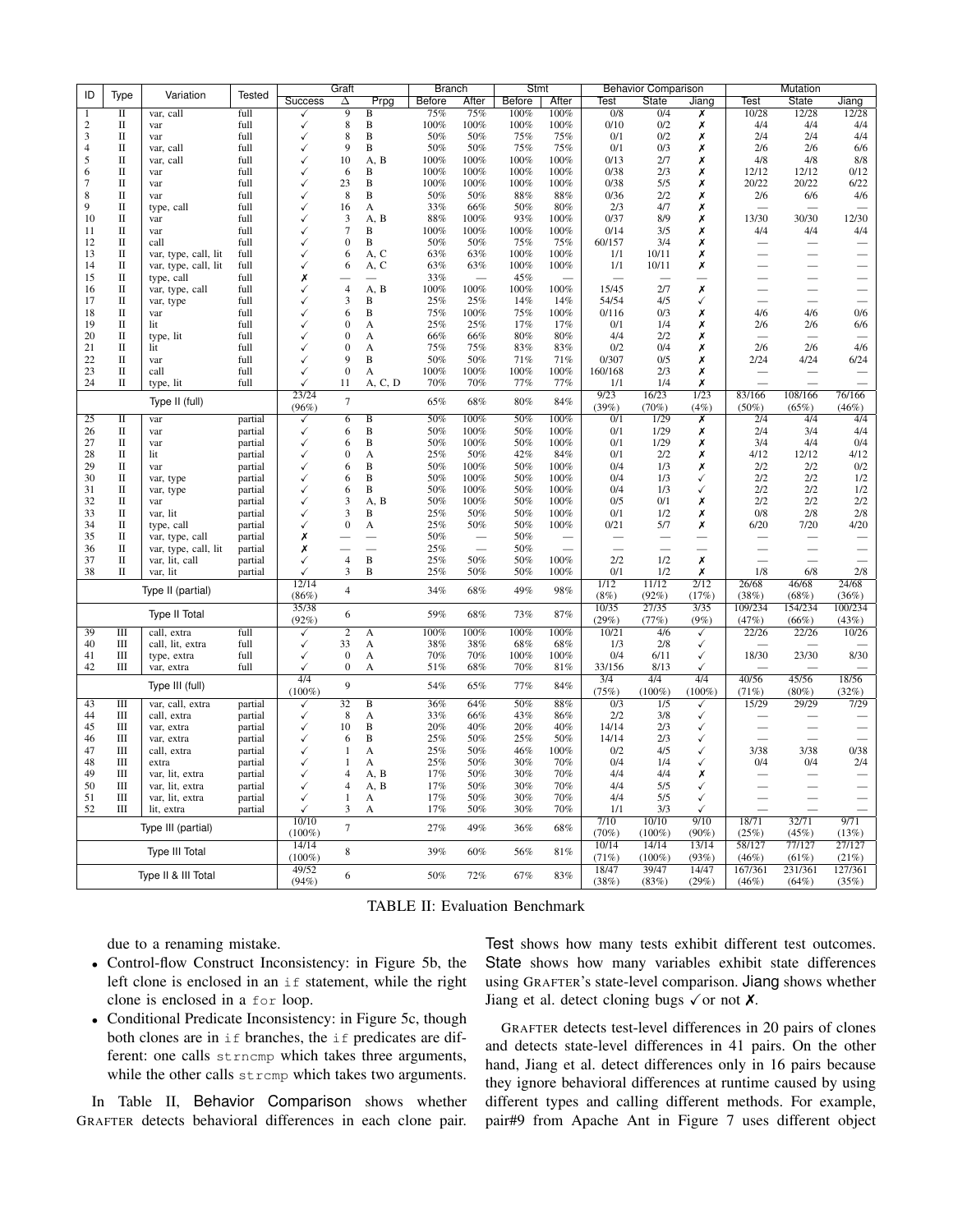<span id="page-7-0"></span>

(c) Conditional predicate inconsistency.

Fig. 5: Three examples of cloning bugs by Jiang et al.

types, TarFileSet and ZipFileSet. Given the same input variables p and o, the clones enter different branches due to different runtime type checks (i.e., instanceof predicates). Because these runtime checks are syntactically isomorphic and there are no renaming mistake, Jiang et al. report no inconsistency. 13 of 15 renaming mistakes detected by Jiang et al. are in Type III clones, because Jiang et al. compare unique identifiers in each clone to detect renaming mistakes and added statements often lead to extra variable counts. In other words, by definition, they consider almost all Type III clones as cloning bugs.

Figure [6a](#page-7-1) shows that state-level difference is noted in 84% of pairs, while test outcome difference is noted in 41% of pairs. State-level comparison being more sensitive than testlevel comparison is expected, because some program states are not examined by test oracle checking. As GRAFTER focuses its comparison scope to only affected variables, the size of statelevel comparison is manageable, three variables on average.

<span id="page-7-1"></span>

Fig. 6: Comparison between GRAFTER and Jiang et al.

# <span id="page-7-3"></span>*C. Fault Detection Robustness*

To systematically assess the robustness of GRAFTER in detecting unexpected behavioral differences caused by program faults, we use the MAJOR mutation framework to inject

361 mutants into 30 pairs of clones. The 19 pairs where the test-level comparison already exhibits differences without adding mutants are marked with — and excluded from the study in order not to over-inflate our results. Each mutant represents an artificial cloning bug and it is injected to only one clone in each pair. We then use GRAFTER to check whether behavioral difference is exhibited at runtime. Table [III](#page-7-2) shows eight kinds of mutants injected by MAJOR. A mutant is detected by GRAFTER's test-level comparison, if GRAFTER exposes test outcome differences in one or more tests after injecting the mutant. A mutant is detected by GRAFTER's statelevel comparison, if there is an affected variable with a state value different from its corresponding variable's state value.

In Table [II,](#page-6-0) columns in Mutation show the mutation experiment results. Test shows how many mutants are detected using GRAFTER's test-level comparison. For example, 10/28 indicates that 10 out of 28 mutants are detected using GRAFTER's testlevel comparison. Similarly, State shows how many mutants are detected using GRAFTER's state-level comparison while Jiang shows how many mutants are detected by Jiang et al.

<span id="page-7-2"></span>

| Operator   | Description                      | Example                                   |
|------------|----------------------------------|-------------------------------------------|
| AOR        | Arithmetic operator replacement  | $a+b\rightarrow a-b$                      |
| LOR        | Logical operator replacement     | $\overline{a \wedge b} \rightarrow a   b$ |
| COR        | Conditional operator replacement | $a \vee b \rightarrow a \&\& b$           |
| <b>ROR</b> | Relational operator replacement  | $a == b \rightarrow a > = b$              |
| <b>SOR</b> | Shift operator replacement       | $a>>b\rightarrow a<$                      |
| ORU        | Operator replacement unary       | $\neg a \rightarrow \sim a$               |
| <b>STD</b> | Statement deletion operator:     | foo(a, b) $\rightarrow$                   |
|            | delete (omit) a single statement | // foo $(a, b)$                           |
|            | Literal value replacement:       | $0 \rightarrow 1$                         |
| <b>LVR</b> | replace by a positive value,     | $0 \rightarrow -1$                        |
|            | a negative value or zero         |                                           |

#### TABLE III: 8 kinds of mutants injected by MAJOR

mutation is consistent while the increase of strong and weak (35%) only, as shown in Figure [8.](#page-8-3) GRAFTER outperforms Jiang Overall, GRAFTER detects 167 mutants (46%) using the testlevel comparison and 231 mutants (64%) using the state-level comparison. This finding that the state-level comparison is more sensitive to seeded mutants than the test-level comparison is consistent with the literature of strong and weak et al. by detecting 31% more mutants at the test level and almost twice more at the state level. Its mutant detection ability is similar for both Type II and III clones.

Figure [9](#page-8-4) shows GRAFTER is less biased than Jiang et al. when detecting different kinds of mutants. Jiang et al. detect 60% of COR mutants and 44% of STD mutants but less than 20% in other mutant types. This is because Jiang et al. only detect three pre-defined types of cloning bugs—removed statements (STD mutants) often flag renaming mistakes, and COR mutants flag inconsistent conditional predicate updates. Because many removed statements do not affect program states examined by test oracles, GRAFTER's test-level comparison detects fewer STD mutants than Jiang et al. GRAFTER does not detect mutants in eight AOR mutants, because they are all injected in an untested branch in pair#22. Jiang et al. do not detect these AOR mutants because they ignore inconsistencies in arithmetic operators. In summary, our experiment shows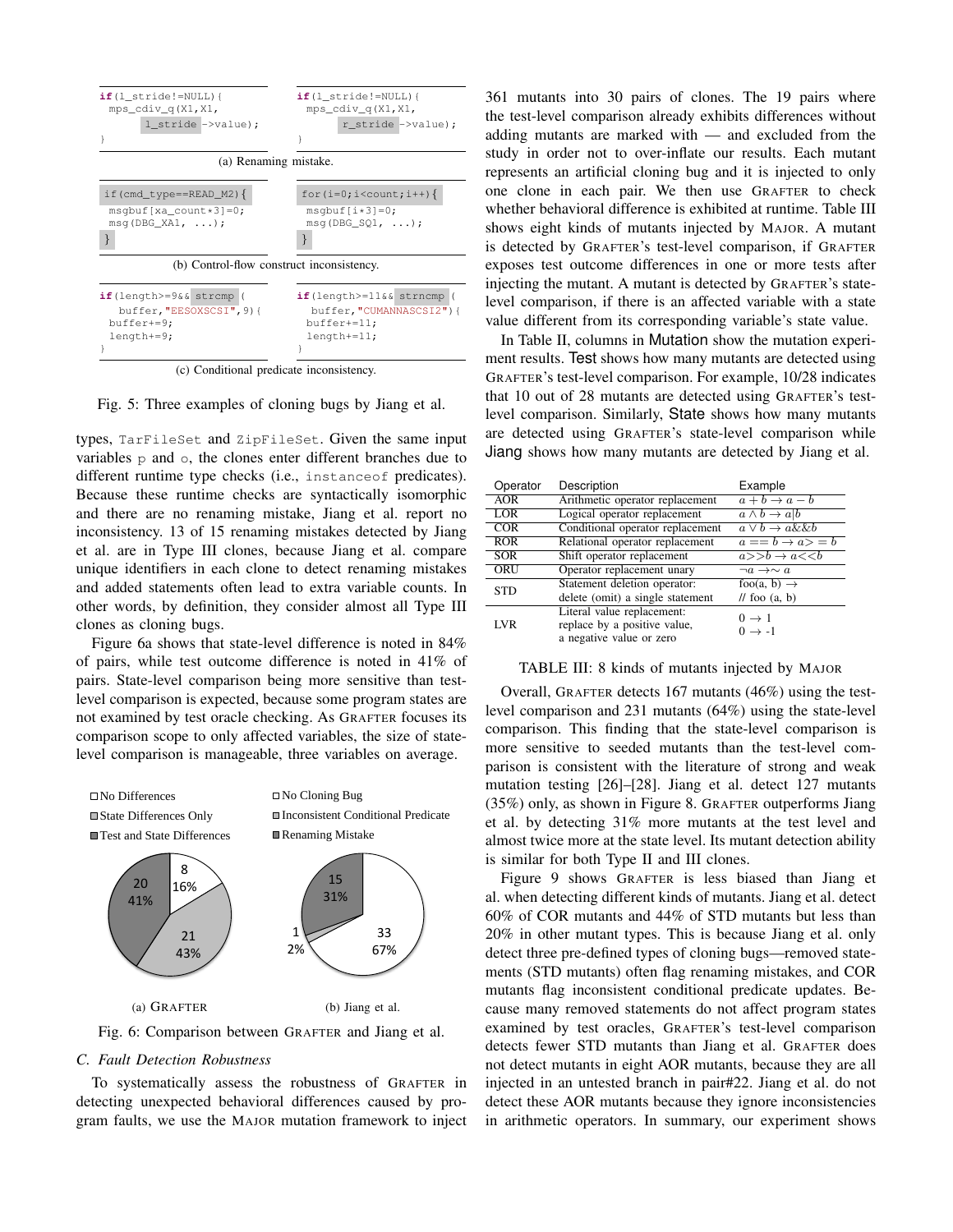<span id="page-8-2"></span>

Fig. 7: Type II clones (Pair#9) where GRAFTER detects behavioral differences and Jiang et al do not.

<span id="page-8-3"></span>

<span id="page-8-4"></span>

Fig. 9: Mutant killing ratio for different mutant kinds

that GRAFTER can complement a static cloning bug finder via test reuse and differential testing.

# V. DISCUSSION

<span id="page-8-0"></span>In terms of *external validity*, since clones in our study are found using an AST-based clone detector [\[21\]](#page-10-16), our dataset does not include Type IV clones—functionally similar code without any syntactic resemblance. For Type IV clones, a programmer may need to provide the correspondence between variables to enable differential testing. In Section [IV-C,](#page-7-3) we use mutants as a replacement for real faults to assess the robustness of GRAFTER. Recent studies [\[29,](#page-10-23) [30\]](#page-10-24) find a strong correlation between mutants and real faults, so our results should generalize to real faults.

In terms of *internal validity*, like other dynamic approaches, GRAFTER's capability to expose behavioral differences is affected by test coverage and quality. If an existing test covers only some branches within a clone, GRAFTER may not expose behavioral differences in uncovered code. However, GRAFTER is still useful for boosting test coverage through code transplantation. GRAFTER's transplantation is guided by the syntactic resemblance of input and output variables. GRAFTER matches variables based on name and type similarity. This heuristic works well for real-world clones in our evaluation, which can be attributed to the fact that these clones are intraproject clones and developers in the same project may follow similar naming conventions. However, manual adjustments may be needed when variables have significantly different names. Experimentation with cross-project clones and alternative matching heuristics [\[31,](#page-10-25) [32\]](#page-10-26) remain as future work.

In terms of *construct validity*, GRAFTER conservatively chooses not to graft clones referencing unrelated types not castable nor structurally equivalent. This limit can be overcome by allowing programmers to provide user-defined type transformation functions. GRAFTER grafts clones rather than tests. Transplanting tests could have the advantage of minimizing impact on the functionality under test. Extending GRAFTER to transplant tests remains as future work.

In Section [IV-B,](#page-5-5) we do not assume that all clones should behave similarly at runtime nor we argue that all behavioral differences indicate cloning bugs. Rather, GRAFTER helps detect behavioral differences concretely and automatically. Therefore, it is necessary for the authors of clones to confirm whether detected behavioral differences are intended or represent potential bugs. Assessing if the generated tests are valuable to the authors remains as future work.

# VI. RELATED WORK

<span id="page-8-1"></span>*Test Reuse for Clones.* Skipper copies associated portions of a test suite when developers reuse code [\[33\]](#page-10-27). It determines relevant test cases and transforms them to fit the target system. Skipper is built on Gilligan [\[10,](#page-10-7) [34\]](#page-10-28) and requires users to provide a *pragmatic reuse plan* to guide the transformation process. Skipper assumes that clones are full-feature clones at the level of methods and classes. It is infeasible to empirically compare GRAFTER with Skipper due to the requirement of having a reuse plan. GRAFTER differs from Skipper in three perspectives. First, GRAFTER supports sub-method level clones without explicit interfaces. Second, GRAFTER does not require a reuse plan but rather leverages the syntactic resemblance between clones to guide the grafting process. Third, Skipper may require manual adjustments to fix compilation errors when the reuse plan is incomplete. In contrast, GRAFTER is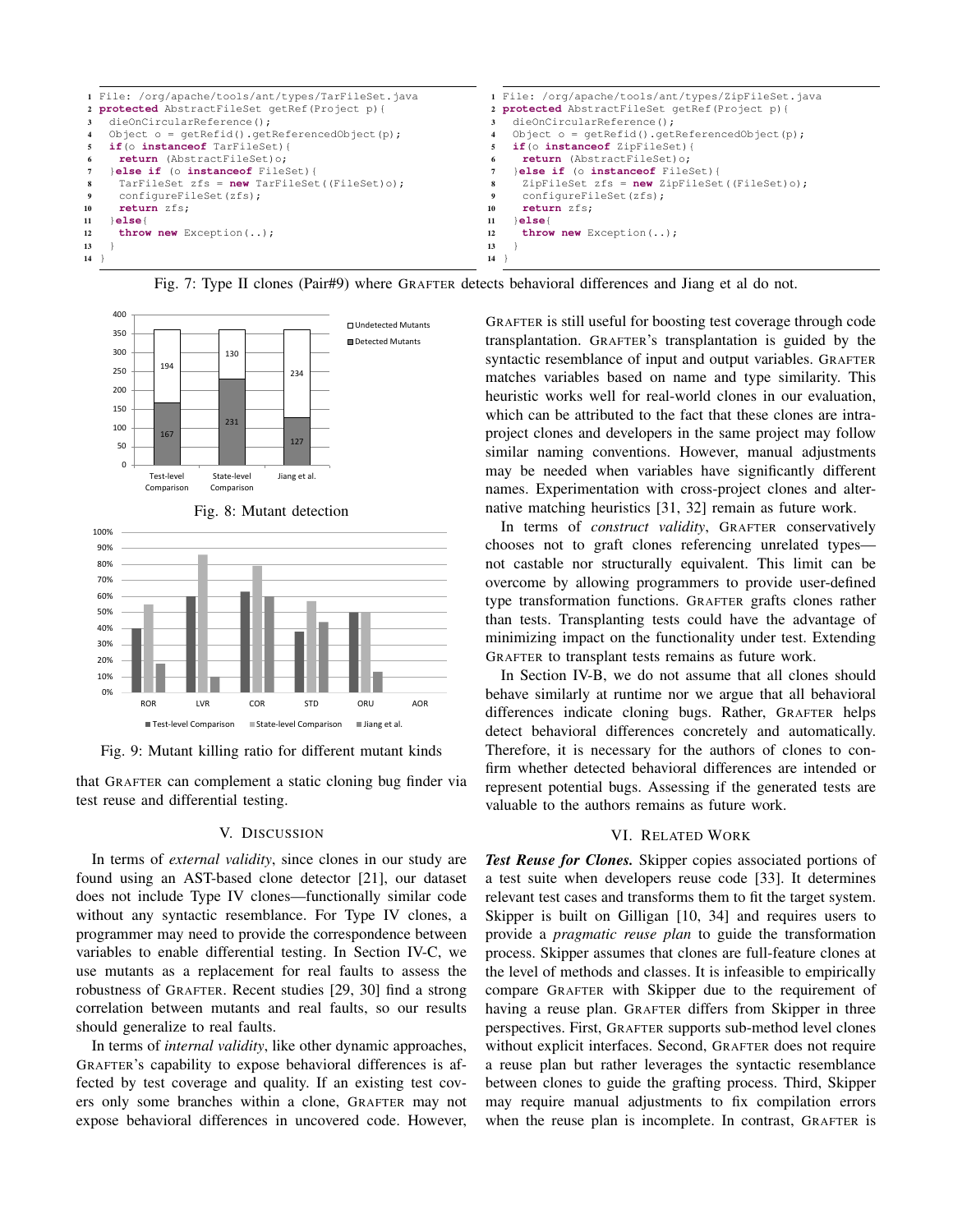fully automated using transplantation rules (Section [III-B\)](#page-3-1) and data propagation heuristics (Section [III-C\)](#page-4-0).

By inferring code correspondences, Jigsaw [\[35\]](#page-10-29) decides which code to be copied, renamed, or deleted. In contrast, GRAFTER aims to enable differential testing for clones.

*Clone Inconsistency Detection.* Several static techniques detect copy and paste bugs. CP-Miner finds renaming mistakes between clones [\[3\]](#page-10-1). Jiang et al. detect three types of cloning bugs (mentioned in Section [IV\)](#page-5-0) [\[2\]](#page-10-9). SPA also detects *redundant operations* along with similar cloning bug types [\[13\]](#page-10-10). Lo et al. actively incorporate incremental user feedback to selectively filter cloning bugs [\[36\]](#page-10-30). Critics leverages interactive user feedback to identify inconsistent edits to clones [\[11\]](#page-10-8). Unlike these techniques, GRAFTER grafts clones to facilitate test reuse and enable runtime behavior comparison.

*Dynamic Clone Detection.* Dynamic clone detectors can find semantic clones that static clone detectors do not find [\[37\]](#page-10-31)– [\[40\]](#page-10-32). Juergens et al. manually inspect code with similar I/O behavior and find that behaviorally similar code can be syntactically different [\[41\]](#page-10-33). Jiang et al. detect functionally equivalent code fragments in C based on input and output behavior using random testing [\[37\]](#page-10-31). Elva et al. also use random testing but work at the method level [\[38\]](#page-10-34). GRAFTER differs from these tools by automatically enabling test reuse via code grafting.

*Differential Testing.* It is difficult to define the oracle of automatically generated tests without prior knowledge of expected outputs. Differential testing addresses this problem by examining test outputs of comparable systems [\[42\]](#page-11-0)–[\[45\]](#page-11-1). For example, Groce et al. randomly simulate system failures and compare their fault tolerance capability under different systems [\[44\]](#page-11-2). Daniel et al. automatically generate Java programs to test refactoring engines via differential testing [\[45\]](#page-11-1). All these techniques require target code to have the same interface of input and output arguments, whereas GRAFTER is applicable to clones without a clear interface.

Several differential testing techniques use a *record-andreplay* approach to create the same test environment. For example, Saff et al. generate unit tests from system tests by recording interactions such as method calls and referenced objects and by introducing wrapper classes to load serialized interactions [\[46\]](#page-11-3). Instead of serializing actual objects, Orso and Kennedy record unique object ids in a reference map and inserts stub code to look up the reference map [\[47\]](#page-11-4). Elbaum et al. [\[48\]](#page-11-5) detect heap objects reachable from a given method using k-bound analysis [\[49\]](#page-11-6) and serialize reachable objects before and after the execution as the pre-state and poststate. Diffut allows simultaneous execution and comparison of corresponding methods between different program revisions [\[50\]](#page-11-7). These techniques target regression testing scenarios and assume that identifier names stay unchanged between revisions. Unlike these techniques, GRAFTER handles name and type variations between clones to enable differential testing.

*Software Transplantation.* The way GRAFTER grafts clones for test reuse resembles software transplantation techniques. Petke et al. use code grafting and genetic programming to specialize miniSAT for high performance combinatorial interaction testing [\[19\]](#page-10-35). Harman et al. introduce a *grow-and-graft* approach that transplants new functionality into an existing system [\[20\]](#page-10-15). This approach requires developers to provide hints regarding where to capture functionality from and how to constrain search space.  $\mu$ SCALPEL transplants arbitrary functionality from a donor system to a target system [\[18\]](#page-10-36). It requires organ entry and implantation points, similar to how GRAFTER requires donor and recipient clones.  $\mu$ SCALPEL first over-approximates graftable code through slicing and reduces and adapts it through genetic programming. To guide a generic search algorithm,  $\mu$ SCALPEL requires the existence of test suites at both the origin program and the target program. In contrast, GRAFTER does not require both clones to be already tested by existing tests. In GRAFTER, organ extraction and adaptation is not a search problem, rather a deterministic process guided by syntactic resemblance and its goal is to reveal behavior differences between clones at runtime. The Java type-safe grafting technology presented in our paper may have the potential to be used for automated code reuse.

Genprog transplants code from one location to another for automated repair [\[17\]](#page-10-14). Such technique relies on existing tests as oracles, and thus may not find repair solutions effectively, when a test suite is inadequate. A recent study shows that using human-written tests to guide automated repair leads to higher quality patches than using automatically generated tests [\[51\]](#page-11-8). By reusing human-written tests and boosting test coverage for similar code, GRAFTER may help improve test oracle guided repairs. Sidiroglou-Douskos et al. present Code Phage, a system for automatically transferring input validation checks [\[52\]](#page-11-9). They require an error generating input and a normal input. Through instrumented execution, they obtain a symbolic expression tree encoding a portable check. GRAFTER is not limited to porting input validation checks.

# VII. CONCLUSION

Up to a quarter of software systems consist of code clones from somewhere else. However, the cost of developing test cases is high, which makes test reuse among similar code attractive. This paper introduces GRAFTER, the first test transplantation and reuse approach for enabling runtime behavior comparison between clones. To handle the use of different types, methods, and variables in clones, GRAFTER automatically inserts stub code to propagate data between corresponding variables while ensuring type safety. GRAFTER's code transplantation succeeds in 94% of the cases, and its finegrained differential testing can detect more seeded faults than a baseline static cloning bug finder. This result shows GRAFTER's potential to assist developers in catching subtle bugs during copy and paste and to aid developers in comprehending the runtime behavior of nonidentical clones.

# ACKNOWLEDGMENT

Thanks to Todd Millstein and anonymous reviewers for helpful feedback on this paper and research. This work is supported by AFRL grant FA8750-15-2-0075, and NSF grants CCF-1527923 and CCF-1460325.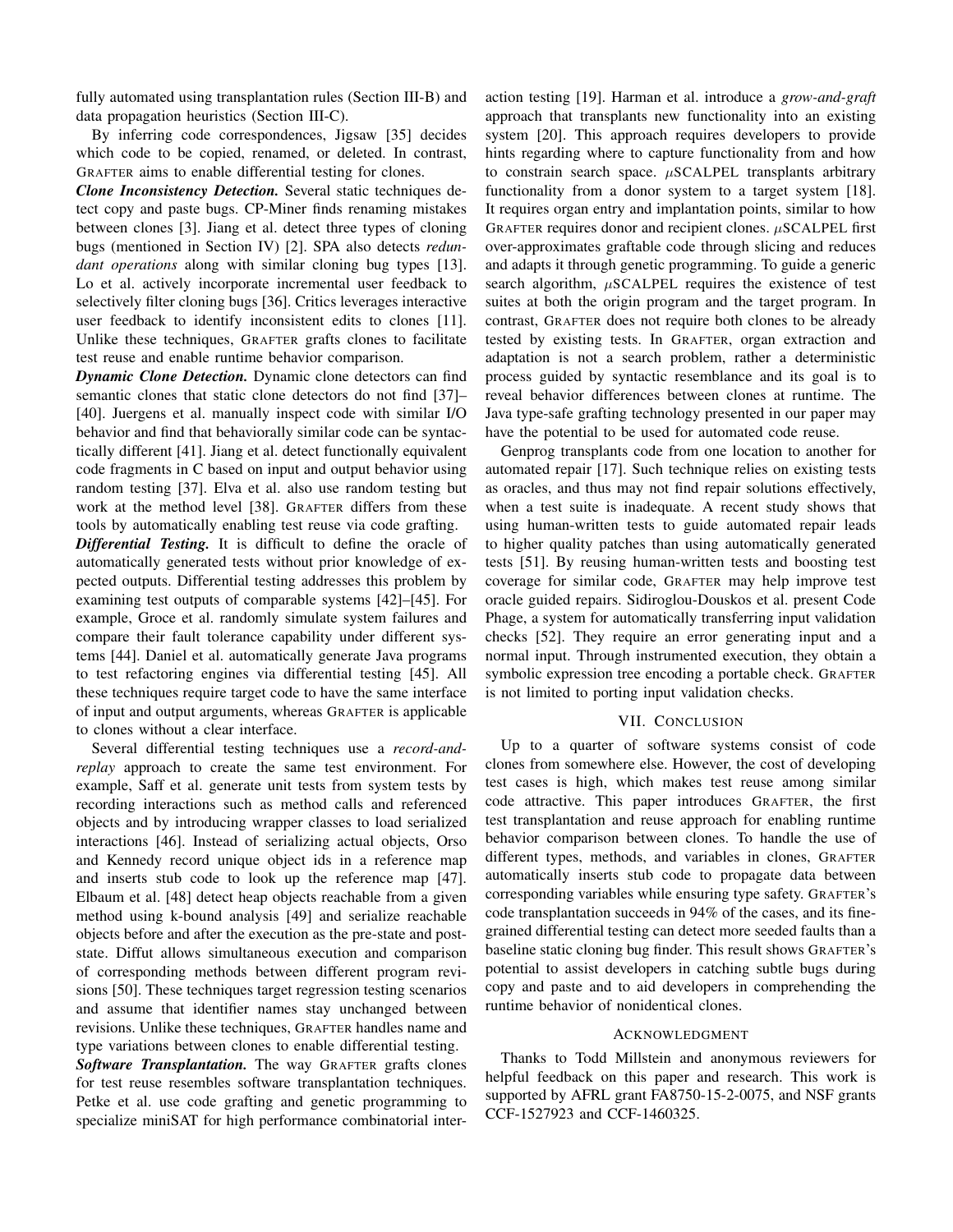#### REFERENCES

- <span id="page-10-0"></span>[1] M. Kim, L. Bergman, T. Lau, and D. Notkin, "An ethnographic study of copy and paste programming practices in oopl," in *ISESE '04: Proceedings of the 2004 International Symposium on Empirical Software Engineering*. Washington, DC, USA: IEEE Computer Society, 2004, pp. 83–92.
- <span id="page-10-9"></span>[2] L. Jiang, Z. Su, and E. Chiu, "Context-based detection of clone-related bugs," in *ESEC-FSE '07: Proceedings of the the 6th joint meeting of the European Software Engineering Conference and the ACM SIGSOFT symposium on The foundations of software engineering*. New York, NY, USA: ACM, 2007, pp. 55–64.
- <span id="page-10-1"></span>[3] Z. Li, S. Lu, S. Myagmar, and Y. Zhou, "CP-Miner: A tool for finding copy-paste and related bugs in operating system code." in *OSDI*, 2004, pp. 289–302.
- <span id="page-10-2"></span>[4] B. S. Baker, "On finding duplication and near-duplication in large software systems," in *Reverse Engineering, 1995., Proceedings of 2nd Working Conference on*. IEEE, 1995, pp. 86–95.
- [5] R. Al-Ekram, C. Kapser, R. Holt, and M. Godfrey, "Cloning by accident: an empirical study of source code cloning across software systems," in *Empirical Software Engineering, 2005. 2005 International Symposium on*, nov. 2005, p. 10 pp.
- <span id="page-10-3"></span>[6] C. K. Roy and J. R. Cordy, "An empirical study of function clones in open source software," in *Reverse Engineering, 2008. WCRE'08. 15th Working Conference on*. IEEE, 2008, pp. 81–90.
- <span id="page-10-4"></span>[7] A. Chou, J. Yang, B. Chelf, S. Hallem, and D. R. Engler, "An empirical study of operating system errors." in *SOSP*, 2001, pp. 73–88.
- <span id="page-10-5"></span>[8] E. Juergens, F. Deissenboeck, B. Hummel, and S. Wagner, "Do code clones matter?" in *Proceedings of the 31st International Conference on Software Engineering*. IEEE Computer Society, 2009, pp. 485–495.
- <span id="page-10-6"></span>[9] G. Fischer, "Cognitive view of reuse and redesign," *IEEE Software*, vol. 4, no. 4, p. 60, 1987.
- <span id="page-10-7"></span>[10] R. Holmes and R. J. Walker, "Supporting the investigation and planning of pragmatic reuse tasks," in *Software Engineering, 2007. ICSE 2007. 29th International Conference on*. IEEE, 2007, pp. 447–457.
- <span id="page-10-8"></span>[11] T. Zhang, M. Song, J. Pinedo, and M. Kim, "Interactive code review for systematic changes," in *Proceedings of 37th IEEE/ACM International Conference on Software Engineering. IEEE*, 2015.
- [12] N. H. Pham, T. T. Nguyen, H. A. Nguyen, and T. N. Nguyen, "Detection of recurring software vulnerabilities," in *Proceedings of the IEEE/ACM International Conference on Automated software engineering*, ser. ASE '10. New York, NY, USA: ACM, 2010, pp. 447–456. [Online]. Available:<http://doi.acm.org/10.1145/1858996.1859089>
- <span id="page-10-10"></span>[13] B. Ray, M. Kim, S. Person, and N. Rungta, "Detecting and characterizing semantic inconsistencies in ported code," in *Automated Software Engineering (ASE), 2013 IEEE/ACM 28th International Conference on*, Nov 2013, pp. 367–377.
- <span id="page-10-11"></span>[14] T. Kamiya, S. Kusumoto, and K. Inoue, "CCFinder: A multilinguistic token-based code clone detection system for large scale source code." *IEEE Transactions on Software Engineering*, vol. 28, no. 7, pp. 654–670, 2002.
- <span id="page-10-12"></span>[15] M. Kim, V. Sazawal, D. Notkin, and G. Murphy, "An empirical study of code clone genealogies," in *ESEC/FSE-13: Proceedings of the 10th European software engineering conference held jointly with 13th ACM SIGSOFT international symposium on Foundations of software engineering*. New York, NY, USA: ACM, 2005, pp. 187–196.
- <span id="page-10-13"></span>[16] R. Just, "The major mutation framework: Efficient and scalable mutation analysis for java," in *Proceedings of the 2014 International Symposium on Software Testing and Analysis*. ACM, 2014, pp. 433–436.
- <span id="page-10-14"></span>[17] W. Weimer, T. Nguyen, C. Le Goues, and S. Forrest, "Automatically finding patches using genetic programming," in *Proceedings of the 31st International Conference on Software Engineering*. IEEE Computer Society, 2009, pp. 364–374.
- <span id="page-10-36"></span>[18] E. T. Barr, M. Harman, Y. Jia, A. Marginean, and J. Petke, "Automated software transplantation," in *Proceedings of the 2015 International Symposium on Software Testing and Analysis*, ser. ISSTA 2015. New York, NY, USA: ACM, 2015, pp. 257–269. [Online]. Available: <http://doi.acm.org/10.1145/2771783.2771796>
- <span id="page-10-35"></span>[19] J. Petke, M. Harman, W. B. Langdon, and W. Weimer, "Using genetic improvement and code transplants to specialise a c++ program to a problem class," in *European Conference on Genetic Programming*. Springer, 2014, pp. 137–149.
- <span id="page-10-15"></span>[20] M. Harman, Y. Jia, and W. B. Langdon, "Babel pidgin: Sbse can grow and graft entirely new functionality into a real world system," in *International Symposium on Search Based Software Engineering*. Springer, 2014, pp. 247–252.
- <span id="page-10-16"></span>[21] L. Jiang, G. Misherghi, Z. Su, and S. Glondu, "Deckard: Scalable and accurate tree-based detection of code clones," in *ICSE '07: Proceedings of the 29th International Conference on Software Engineering*. Washington, DC, USA: IEEE Computer Society, 2007, pp. 96–105.
- <span id="page-10-17"></span>[22] "Levenshtein distance wikipedia," [https://en.wikipedia.org/wiki/](https://en.wikipedia.org/wiki/Levenshtein_distance) [Levenshtein](https://en.wikipedia.org/wiki/Levenshtein_distance)\_distance.
- <span id="page-10-18"></span>[23] "Stable marriage problem (smp) wikipedia," [https://en.wikipedia.org/](https://en.wikipedia.org/wiki/Stable_marriage_problem) [wiki/Stable](https://en.wikipedia.org/wiki/Stable_marriage_problem)\_marriage\_problem.
- <span id="page-10-19"></span>[24] N. Davey, P. Barson, S. Field, R. Frank, and D. Tansley, "The development of a software clone detector," *International Journal of Applied Software Technology*, 1995.
- <span id="page-10-20"></span>[25] C. K. Roy, J. R. Cordy, and R. Koschke, "Comparison and evaluation of code clone detection techniques and tools: A qualitative approach," *Science of Computer Programming*, vol. 74, no. 7, pp. 470–495, 2009.
- <span id="page-10-21"></span>[26] W. E. Howden, "Weak mutation testing and completeness of test sets," *IEEE Transactions on Software Engineering*, no. 4, pp. 371–379, 1982.
- [27] M. Woodward and K. Halewood, "From weak to strong, dead or alive? an analysis of some mutation testing issues," in *Software Testing, Verification, and Analysis, 1988., Proceedings of the Second Workshop on*. IEEE, 1988, pp. 152–158.
- <span id="page-10-22"></span>[28] R. Just, M. D. Ernst, and G. Fraser, "Efficient mutation analysis by propagating and partitioning infected execution states," in *Proceedings of the 2014 International Symposium on Software Testing and Analysis*. ACM, 2014, pp. 315–326.
- <span id="page-10-23"></span>[29] J. H. Andrews, L. C. Briand, and Y. Labiche, "Is mutation an appropriate tool for testing experiments?[software testing]," in *Proc. of ICSE*, 2005, pp. 402–411.
- <span id="page-10-24"></span>[30] R. Just, D. Jalali, L. Inozemtseva, M. D. Ernst, R. Holmes, and G. Fraser, "Are mutants a valid substitute for real faults in software testing," in *Proc. of FSE*, 2014, pp. 654–665.
- <span id="page-10-25"></span>[31] N. Meng, M. Kim, and K. S. McKinley, "Systematic editing: generating program transformations from an example," in *Proceedings of the 32nd ACM SIGPLAN conference on Programming language design and implementation*, ser. PLDI '11. New York, NY, USA: ACM, 2011, pp. 329–342. [Online]. Available: [http://doi.acm.org/10.1145/1993498.](http://doi.acm.org/10.1145/1993498.1993537) [1993537](http://doi.acm.org/10.1145/1993498.1993537)
- <span id="page-10-26"></span>[32] R. Cottrell, R. J. Walker, and J. Denzinger, "Semi-automating smallscale source code reuse via structural correspondence," in *Proceedings of the 16th ACM SIGSOFT International Symposium on Foundations of software engineering*. ACM, 2008, pp. 214–225.
- <span id="page-10-27"></span>[33] S. Makady and R. J. Walker, "Validating pragmatic reuse tasks by leveraging existing test suites," *Software: Practice & Experience*, vol. 43, no. 9, pp. 1039–1070, Sep. 2013.
- <span id="page-10-28"></span>[34] R. Holmes and R. J. Walker, "Systematizing pragmatic software reuse," *ACM Transactions on Software Engineering and Methodology*, vol. 21, no. 4, pp. 20:1–20:44, Nov. 2012.
- <span id="page-10-29"></span>[35] R. Cottrell, R. J. Walker, and J. Denzinger, "Semi-automating small-scale source code reuse via structural correspondence," in *Proceedings of the ACM SIGSOFT International Symposium on Foundations of Software Engineering*, 2008, pp. 214–225.
- <span id="page-10-30"></span>[36] D. Lo, L. Jiang, A. Budi et al., "Active refinement of clone anomaly reports," in *Software Engineering (ICSE), 2012 34th International Conference on*. IEEE, 2012, pp. 397–407.
- <span id="page-10-31"></span>[37] L. Jiang and Z. Su, "Automatic mining of functionally equivalent code fragments via random testing," in *Proceedings of the eighteenth international symposium on Software testing and analysis*. ACM, 2009, pp. 81–92.
- <span id="page-10-34"></span>[38] R. Elva and G. T. Leavens, "Semantic clone detection using method ioebehavior," in *Proceedings of the 6th International Workshop on Software Clones*. IEEE Press, 2012, pp. 80–81.
- [39] T. Kamiya, "An execution-semantic and content-and-context-based codeclone detection and analysis," in *Software Clones (IWSC), 2015 IEEE 9th International Workshop on*. IEEE, 2015, pp. 1–7.
- <span id="page-10-32"></span>[40] M. A. A. Khan, K. A. Schneider, and C. K. Roy, "Active clones: Source code clones at runtime," *Electronic Communications of the EASST*, vol. 63, 2014.
- <span id="page-10-33"></span>[41] E. Juergens, F. Deissenboeck, and B. Hummel, "Code similarities beyond copy & paste," in *Software Maintenance and Reengineering (CSMR), 2010 14th European Conference on*. IEEE, 2010, pp. 78– 87.